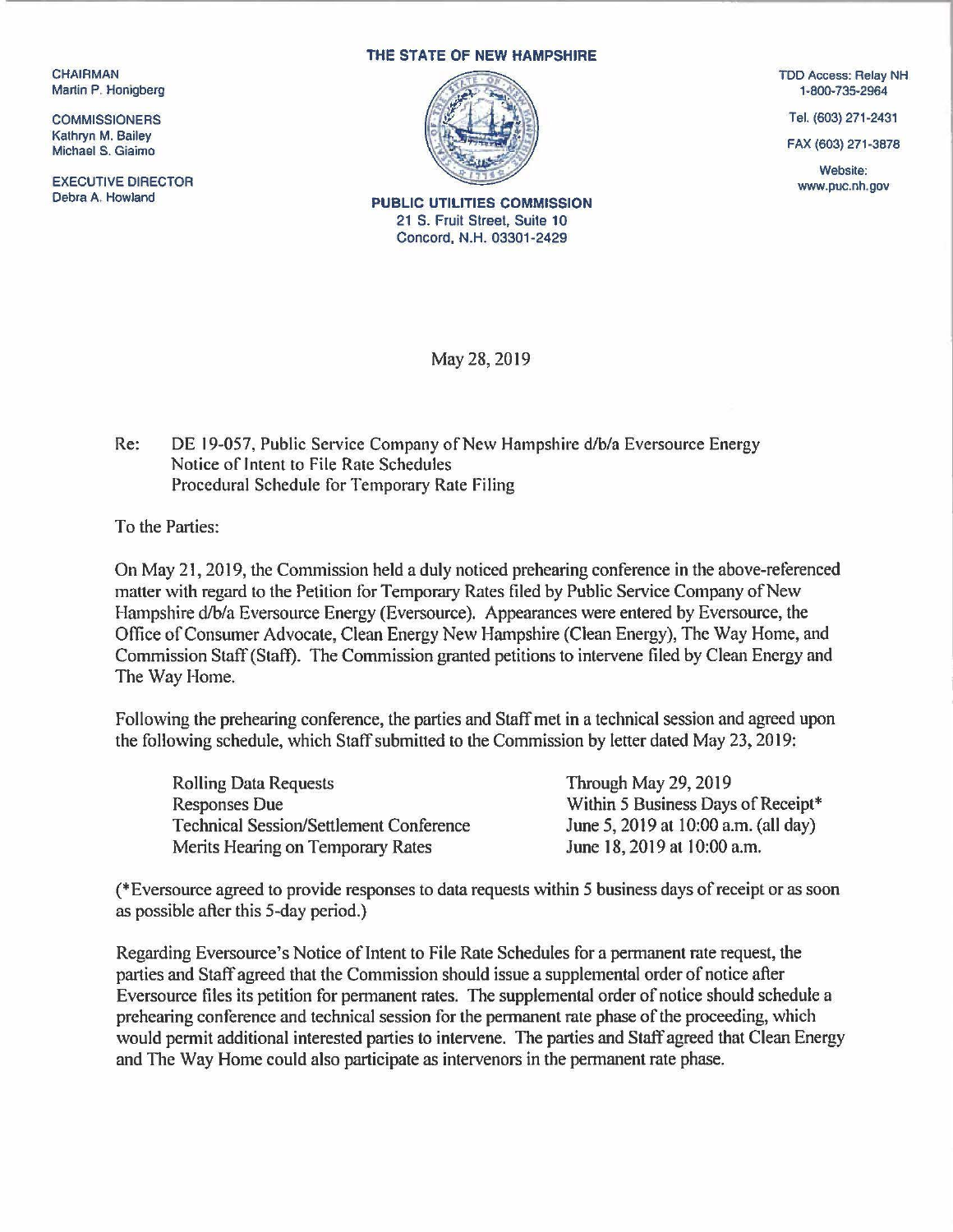DE 19-057 May28,2019 Page 2

The Commission has determined that the proposed schedule is in the public interest and, therefore, has approved it. Further, the Commission has approved the agreement of the parties and Staff regarding the permanent rate phase of the proceeding. Once Eversource has filed its request for permanent rates, the Commission will issue a supplemental order of notice scheduling a prehearing conference and technical session for the permanent rate phase of the proceeding. Clean Energy and The Way Home will be entitled to continue their participation as intervenors during that phase. For administrative efficiency, the Commission has elected to issue this secretarial letter as its prehearing order.

Sincerely,

Der A. Souland

Debra A. Howland Executive Director

cc: Service List (Electronically) Docket File